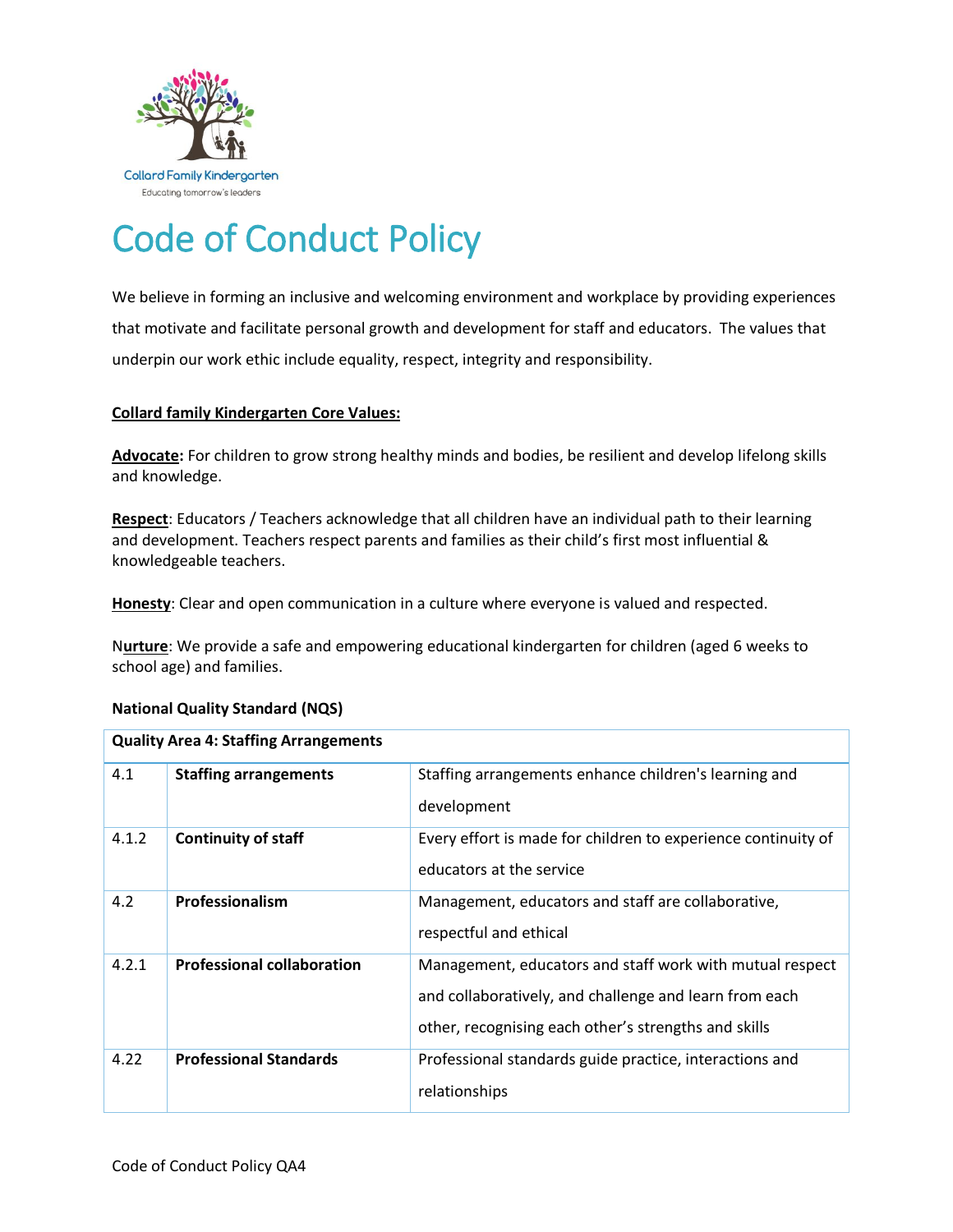

| <b>Quality Area 7: Governance and Leadership</b> |                                   |                                                               |  |  |  |
|--------------------------------------------------|-----------------------------------|---------------------------------------------------------------|--|--|--|
| 7.1.1                                            | Service philosophy and            | A statement of philosophy guides all aspects of the service's |  |  |  |
|                                                  | purpose                           | operations. 7                                                 |  |  |  |
| 7.1.3                                            | <b>Roles and responsibilities</b> | Roles and responsibilities are clearly defined, and           |  |  |  |
|                                                  |                                   | understood, and support effective decision making and         |  |  |  |
|                                                  |                                   | operation of the service.                                     |  |  |  |

## **Education and Care Services National Regulations**

| <b>Children (Education and Care Services) National Law NSW</b> |                                                               |  |
|----------------------------------------------------------------|---------------------------------------------------------------|--|
| 168                                                            | Education and care services must have policies and procedures |  |

# **Related Policies**

| Privacy and Security Policy                         |  |  |
|-----------------------------------------------------|--|--|
| Interactions with Children, Family and Staff Policy |  |  |
| In-Service and Staff Development Policy             |  |  |
| Grievance Policy (staff)                            |  |  |
| <b>Child Protection Policy</b>                      |  |  |
| Respect for Children Policy                         |  |  |
| Responsible Person Policy                           |  |  |

## **PURPOSE**

Our Service aims to establish a common understanding of work place standards expected of all employees of the Service. We aim to ensure positive working relationships are formed between all educators and management, promoting dignity and respect by avoiding behaviour which is or may be perceived as harassing, bullying or intimidating. Educators and management will always conduct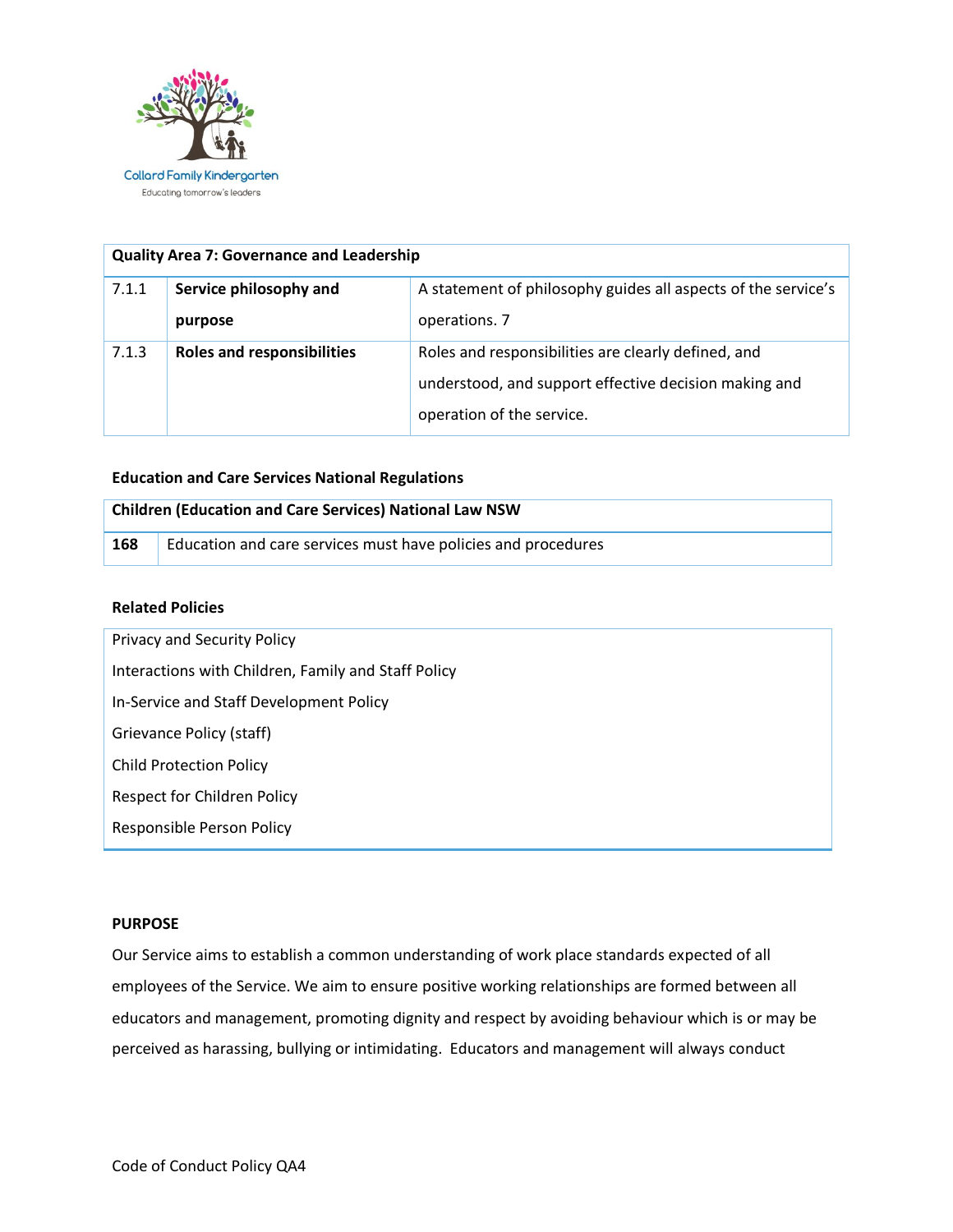

themselves in an ethical manner and strive to make all interactions positive and compliant in accordance with the Service's philosophy.

# **SCOPE**

This policy applies to staff, management and visitors.

# **IMPLEMENTATION**

The Approved Provider, Nominated Supervisor, Educators and Staff, Volunteers and Students will adhere to the Early Childhood Australian Code of Ethics, National Regulations and Quality Standard and Service policies and procedures at all times, promoting positive interactions with the Service and the local community.

# **1. Respect for people and the Service**

- Employees and Management are committed to the Service philosophy and values, inclusive of best practice in early childhood education and building positive partnership with children, families and staff.
- Effective, open and respectful reciprocal communication and feedback between employees, children, families and management is conveyed
- It is important to treat colleagues, children and families with respect. Bullying or insulting behaviour, including verbal and non-verbal aggression, abusive, threatening or derogatory language or intimidation towards other employees, children, visitors or families is unacceptable and will not be tolerated.
- Employees are committed to valuing and promoting the safety, health and wellbeing of employees, volunteers, children and families.
- Employees are committed to an Equal Opportunity workplace and culture which values the knowledge, experience and professionalism of all employees, team members and managers, and the diverse heritage of our families and children.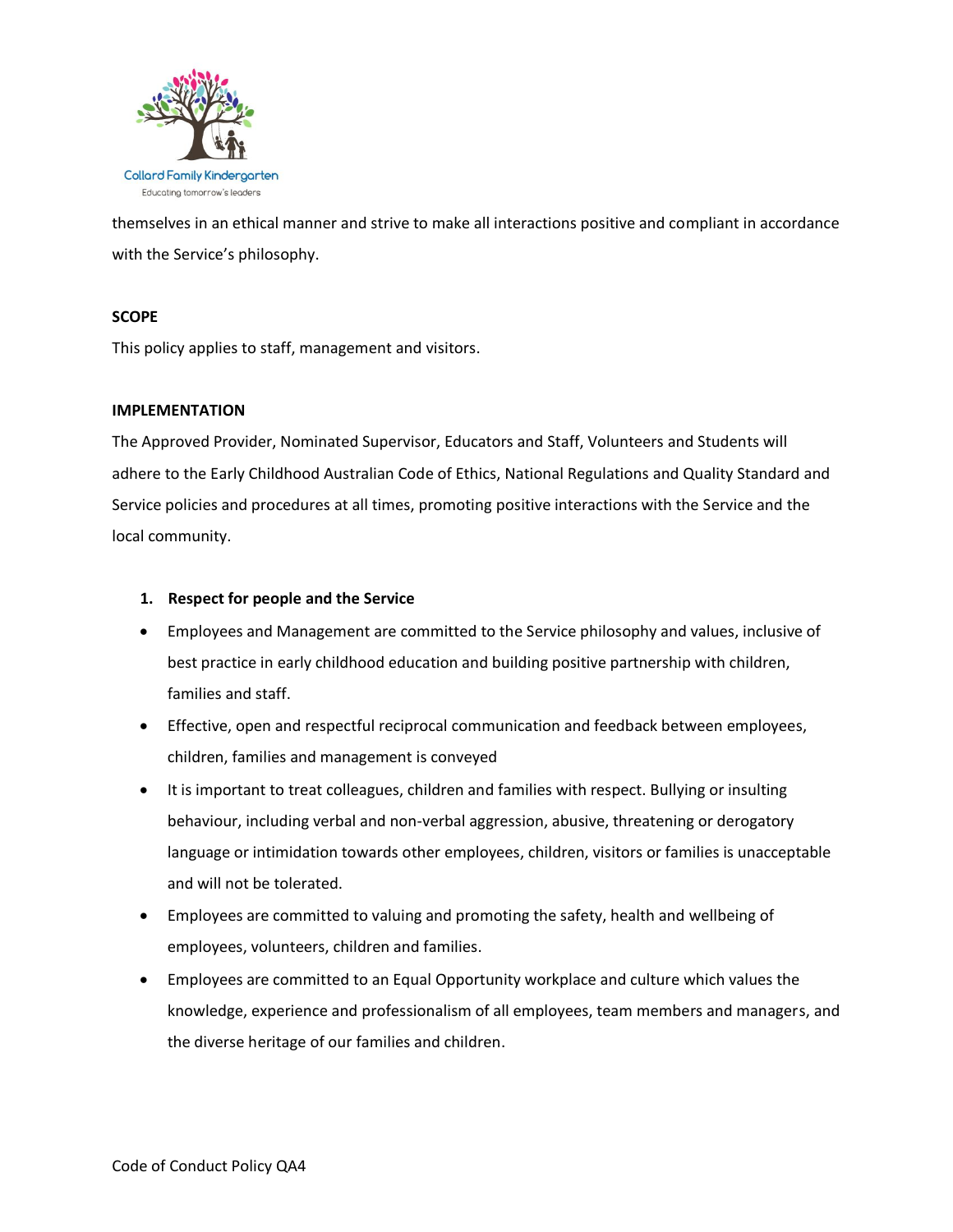

Educating tomorrow's leaders

## 2. **Expectations of Employees**

- Employees will ensure their work is carried out proficiently, harmoniously and effectively. They will act in a professional and respectful manner at all times whilst at work, giving their full attention to their responsibilities and adhering to all Service policies, procedures, laws, regulations and National Quality Standard.
- Employees will act honestly and exercise attentiveness in all Service operations. They will carry out all lawful directions, retaining the right to question any direction which they consider to be unethical. If uncertain they can seek advice from the Nominated Supervisor, Approved Provider or the Ombudsman.
- Employees will have a solid understanding of the Service's policies and procedures, if uncertain about the content of any policy or procedure with which they must comply; employees should seek clarification from the Nominated Supervisor or Approved Provider.
- Management will inform employees about essential information and make documents readily accessible to them.
- Employees will be courteous and responsive when dealing with colleagues, students, visitors, children and families.
- Employees will work collaboratively with colleagues
- Employees will be mindful of their duty of care towards themselves and others
- Employees will be positive role models for children at all times
- Employees will respect the rights of all children
- Employees will respect the confidential nature of information gained about each child participating in the program.

# **3. Expectations of Leaders and Management**

In addition to the above responsibilities, leaders and management are expected to:

 Promote a collaborative and interconnected workplace by developing a positive working environment where all employees can contribute to the ongoing continuous improvement of the room and Service.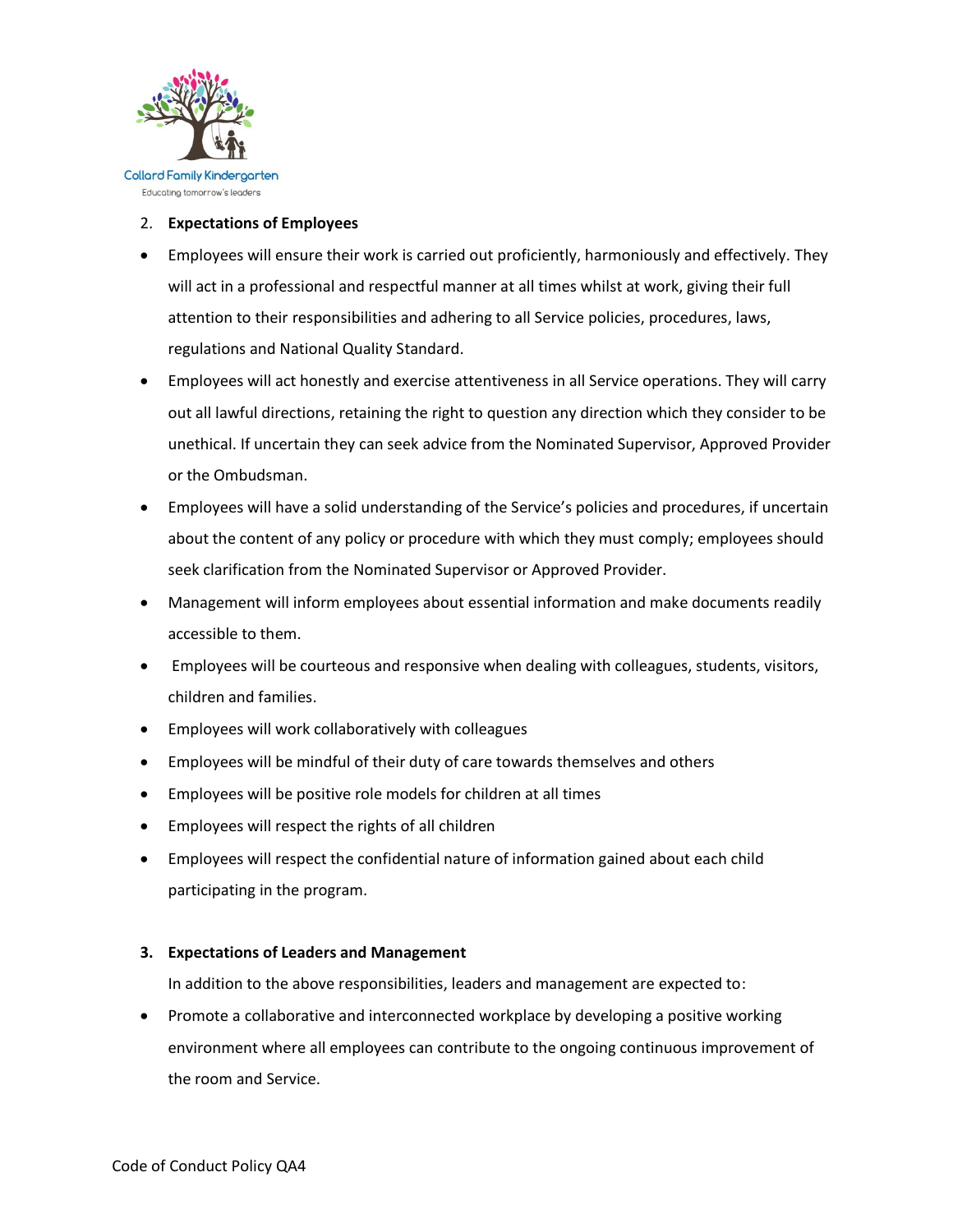

- Promote leadership by working with employees to improve professional development and growth
- Provide ongoing support and feedback to employees
- Model professional behaviour at all times whilst at the Service
- Implement supportive and effective communication systems, consulting employees in appropriate decision making.
- Take appropriate action if a breach of the code of conduct occurs
- Share skills and knowledge with employees
- Give encouragement and constructive feedback to employees, reflecting the value of different professional approaches

# **4. Reporting a breach in the code of conduct**

- All employees are required by law to undergo a Working with Children Check, which is verified by the employer
- If employees become aware of a serious crime committed by another person, they are required to report it to management
- All employees must report possible risk of harm to children or young persons to management.
- Employees will report any concerns they may have about inappropriate actions of any other employee that involves children or young people to management

# **5. Managing Conflict in the workplace**

- Management will remain objective and impartial when managing conflict in the workplace
- Management have a responsibility to address a possible breach of the code of conduct by any employee as soon as you become aware of the breach.
- Allegations will be investigated and can result in remedial action, or disciplinary action ranging from a caution to dismissal.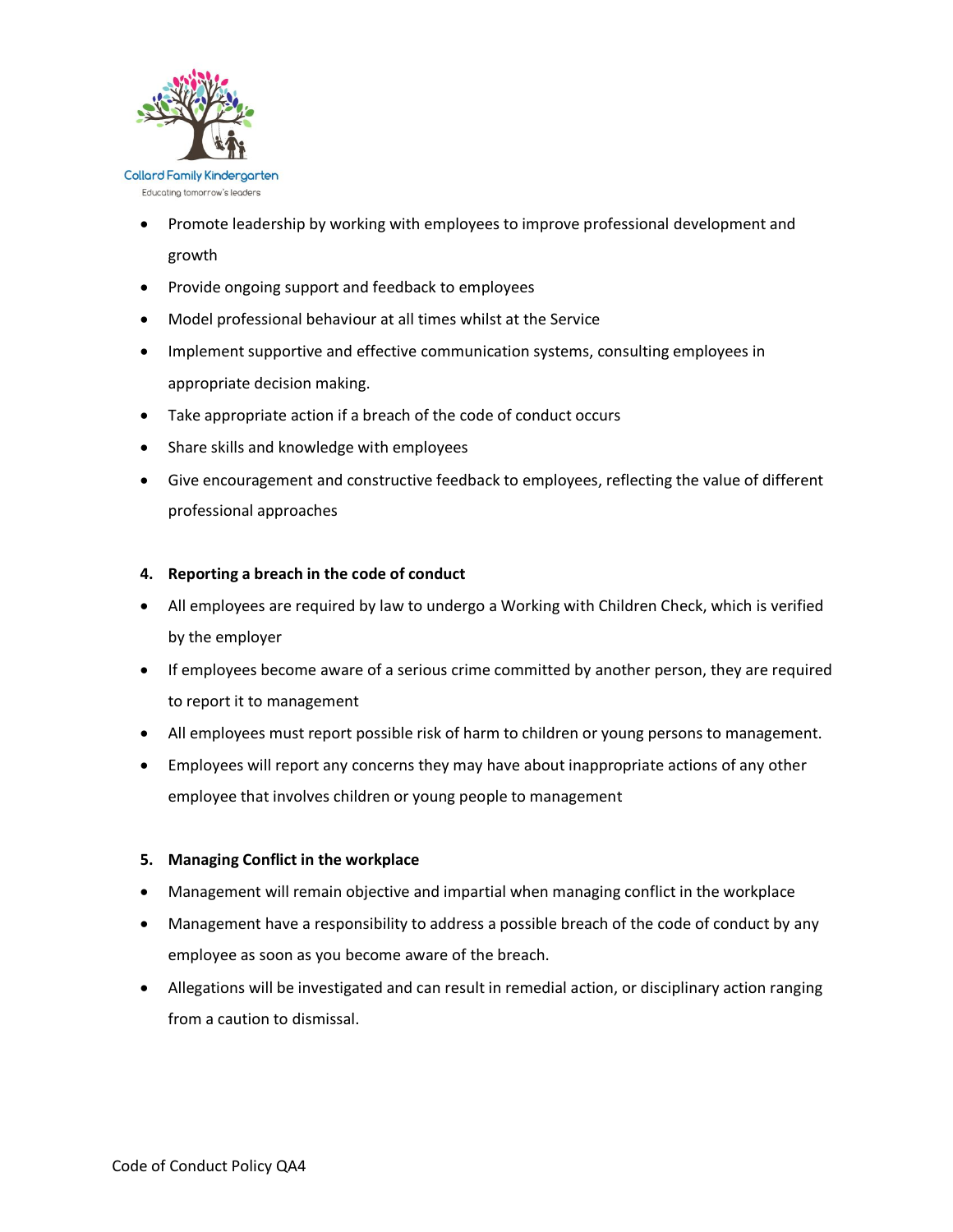

- Management will consider all relevant facts and make decisions or take actions fairly, ethically, consistently and with appropriate transparency. If they are uncertain about the appropriateness of a decision or action they will consider:
- whether the decision or conduct is lawful
- whether the decision or conduct is consistent with our policies and objectives
- whether there will be an actual, potential or perceived conflict of interest involving obligations that could influence the business relationship or conflict with business duties

# **6. Adhering to Service confidentiality**

- Unless authorised to do so by legislation, employees must not disclose or use any confidential information without appropriate approval
- All employees are to ensure confidential information must be not accesses by unauthorised people
- Employees will adhere to the Service's 'Privacy and Confidentiality Policy".

# **7. Baby- Sitting**

- We do not provide babysitting services outside normal operating hours
- Should employees undertake private babysitting arrangements with families, our Service takes no responsibility for any private arrangements between staff members and family. However, we do expect staff to inform the Service if they are babysitting or caring for a child that attends the Service.
- We require employees and families to sign a copy of the Code of Conduct, which will we keep on file for the child and staff member
- We have rigorous recruitment and suitability processes in place to ensure that we employ competent and professional members of staff and maintain our duty to safeguard children whilst on our premises and in the care of our staff. We have no such control over the conduct of staff outside of their position of employment. Parents should make their own checks as to the suitability of a member of staff for babysitting.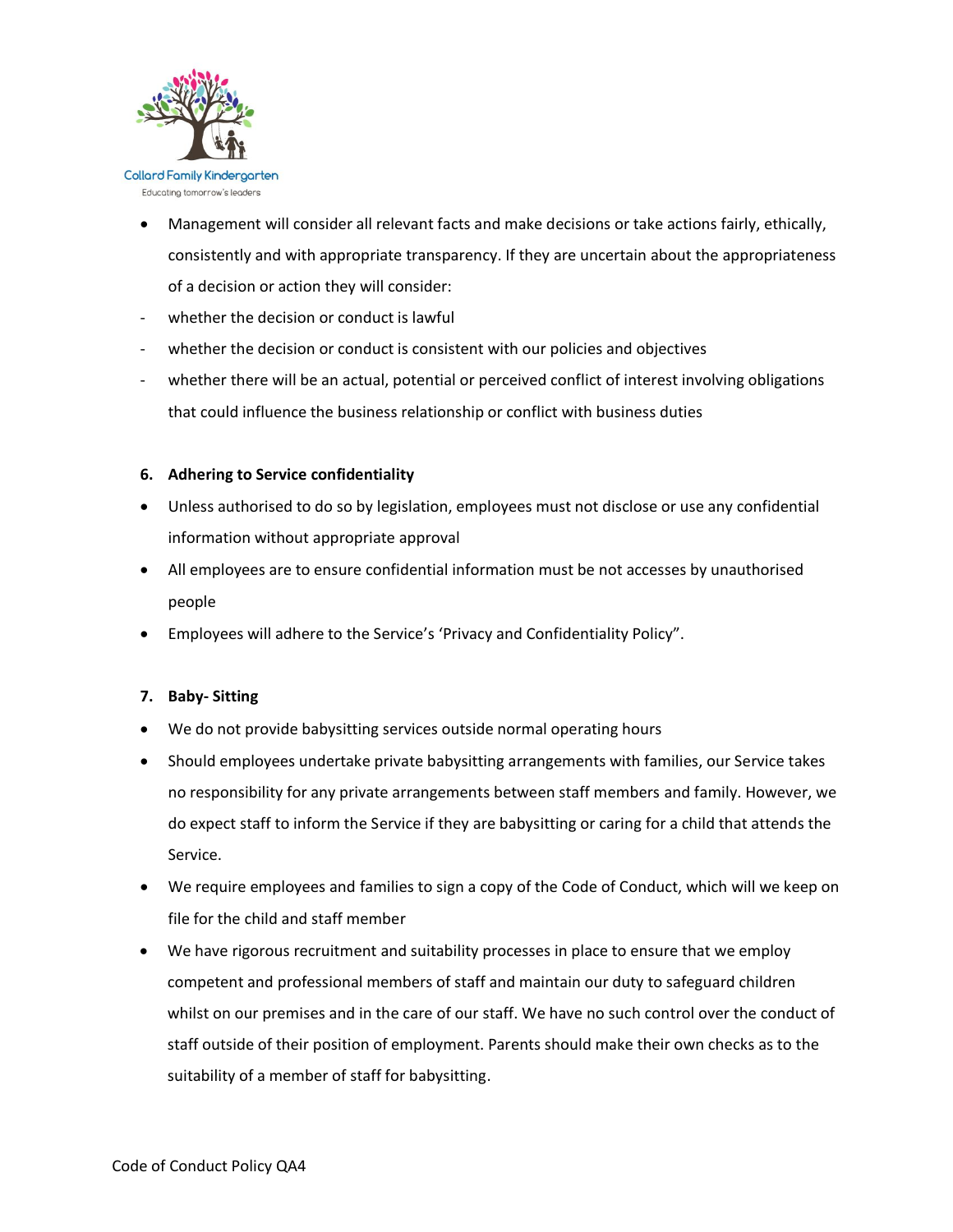

- We will not take responsibility for any health and safety issues, conduct, grievances or any other claims arising out of the staff member's private arrangements outside of the Service hours. The member of staff will not be covered by the Service's insurance whilst babysitting as a private arrangement.
- Out-of-hours work arrangements must not interfere with the staff member's employment at the Service.
- All staff are bound by contract of the Service's Privacy and Confidentiality Policy, where they are unable to discuss any issues regarding the Service, other staff members, parents or other children.

# **8. Record Keeping**

- Employees and Management will maintain full, accurate and honest records as required by national regulations
- Managers have a responsibility to ensure that employees comply with their record keeping obligation outlined in the Records Keeping Policy.

# **9. Duty of Care**

- Management and employees have a responsibility to take reasonable care for the health and safety of themselves and others at the workplace to enable compliance with the work health and safety legislation.
- Duty of Care relates to both physical and psychological wellbeing of individuals
- Management and employees have a duty of care to take reasonable care for the safety and welfare of children and young people in care. Thus taking all reasonable action to protect children and young people from risk of hard that can be reasonably predicated.

# **10. Social Media**

• The Service offers to its current families and staff members a Facebook page as a communication tool. The administrator of the account is the Service's Nominated Supervisor.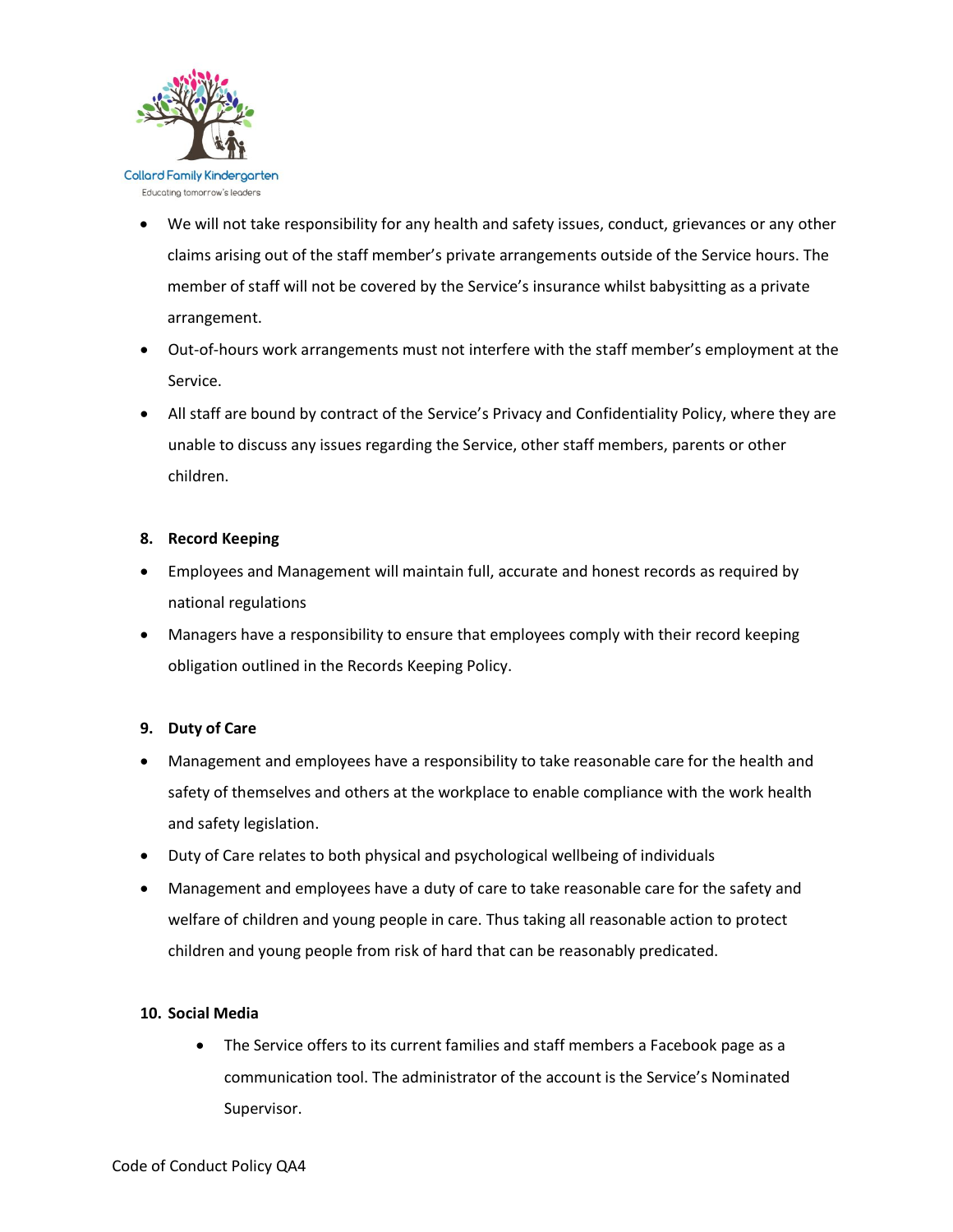

- Only current families and staff may have access to the page as the page is locked as 'Privacy type: Closed: Limited public content. Members can see all content.'
- The description is: Description: This Facebook group is for staff and families of children attending 'name & location of Service'. The intention is that this group will allow you to: Keep in touch with what's happening at the Service. Connect with other parents and share your thoughts about programs, policies and procedures.
- The Administrator controls the content on the page and ensures that the postings are relevant and respectful of the Service, the children, the staff, families and greater community.
- Staff members that have a personal Facebook account are not permitted to post any negative comments relating to the Service, children, colleagues or families. If they choose to 'like' the Service's page they have a responsibility to ensure that their profile picture is always an appropriate representation of an early childhood Educator. If it is not, we request that they do not 'like' the page.
- Staff members are to use their own personal discretion when adding a family of the Service as a 'friend' on Facebook. The Service does not recommend staff to add families of the Service as they will be seen still as a representative of the Service and held to the Service's Code of Conduct on all posts on their private 'wall' if families have access.
- Families are asked in our Social Media policy to respect that staff may have a personal policy on adding families due to their professional philosophy and that the Service does not recommend staff to have families as friends on their private account.
- Staff members are not permitted to request the 'friendship' of families from the Service.

# **11. Use of alcohol, drugs and tobacco**

 Smoking is NOT permitted in or on surrounding areas of the Service or within 2 kilometer. It is expected that the odour of cigarette smoke will not be detected on an employee's clothing. If an employee is found smoking on the premises, that employee may be terminated. Our Service supports the [Smoke Free Environment Act 2000.](http://www.health.nsw.gov.au/tobacco/Pages/smokefree-legislation.aspx) The company and its employees will follow all conditions outlined in this act.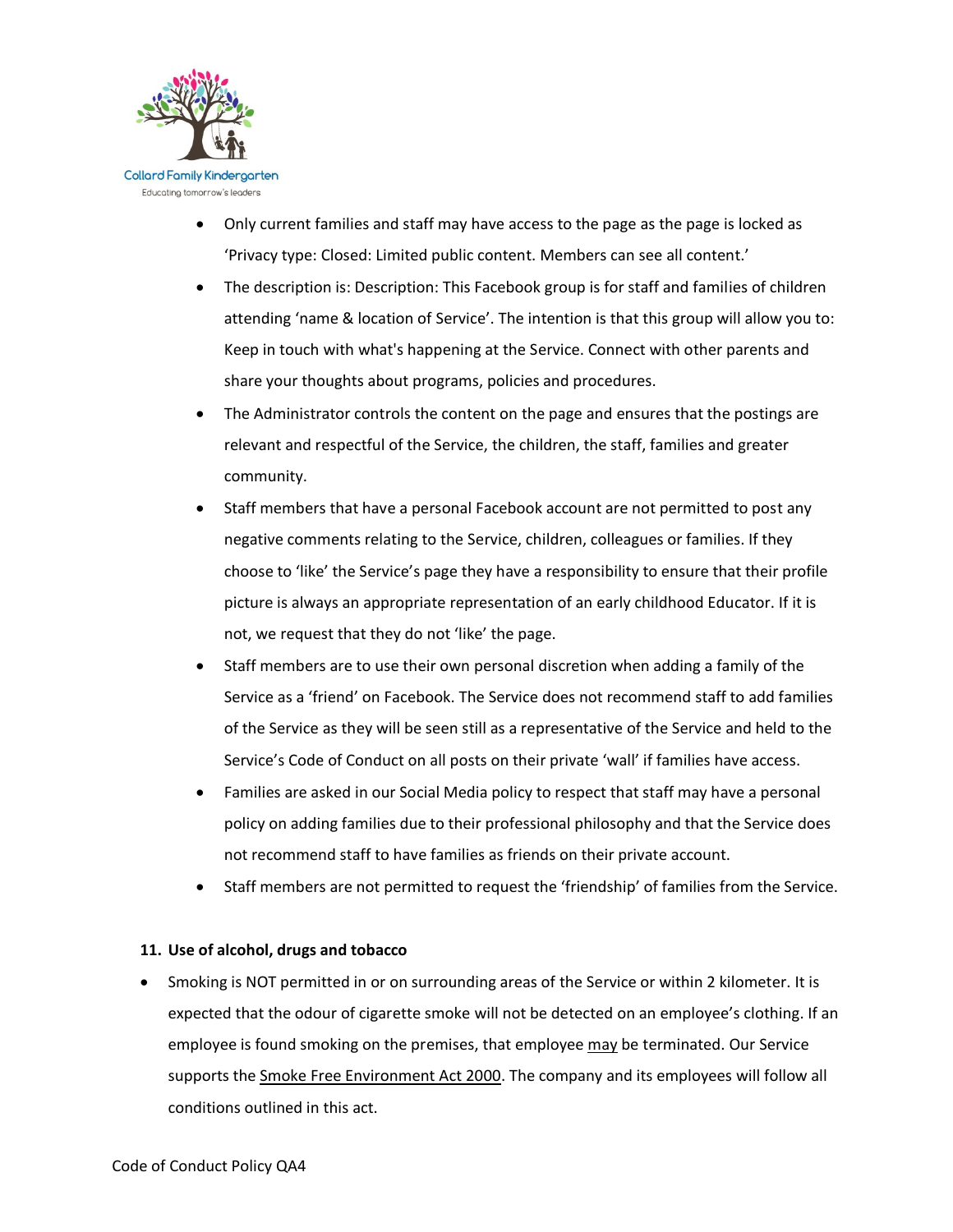

- Our Service is bound by the Education and Care National Regulations. As such, alcohol, drugs or other substance abuse by employees can have serious adverse effects on their own health and the safety of others. As such, all employees must not:
	- Consume alcohol nor be under the influence of alcohol while working
	- Use or possess illegal drugs at any workplace; nor
	- Drive a vehicle, having consumed alcohol or suffering from the effects of illegal substances
	- Bring alcohol or any illegal drugs on the premises
- If a co-worker suspects another to be affected by drugs or alcohol, they must inform the Nominated Supervisor immediately. No employee will be allowed to work under the influence of drugs or alcohol.
- Employees undergoing prescribed medical treatment with a controlled substance that may affect the safe performance of their duties are required to report this to the Nominated Supervisor.
- All issues pertaining to these matters shall be kept strictly confidential. A breach of this policy may initiate appropriate action including the cancellation of employment

# **1. Dress Code**

- 2. All employees must adhere to our uniform/dress code supplied during induction including the display of their name badge whilst on shift.
- 3. Black tailored pants, centre shirt, navy cardigan, black runners, or black Mary Jane shoes, or black closed shoes. Your shoes must be polished and kept in good condition.
- 4. For the colder months you will need a long black winter coat to your knees.
- 5. For the hotter months you will need to follow our Sun Smart Policy.
- 6. Centre uniform, must be clean and ironed.
- 7. No track pants, track suit tops, ballet or slip on shoes is allowed. Hair must be clean, neat and tidy and long hair put up.
- 8. No loose jewelry is permitted.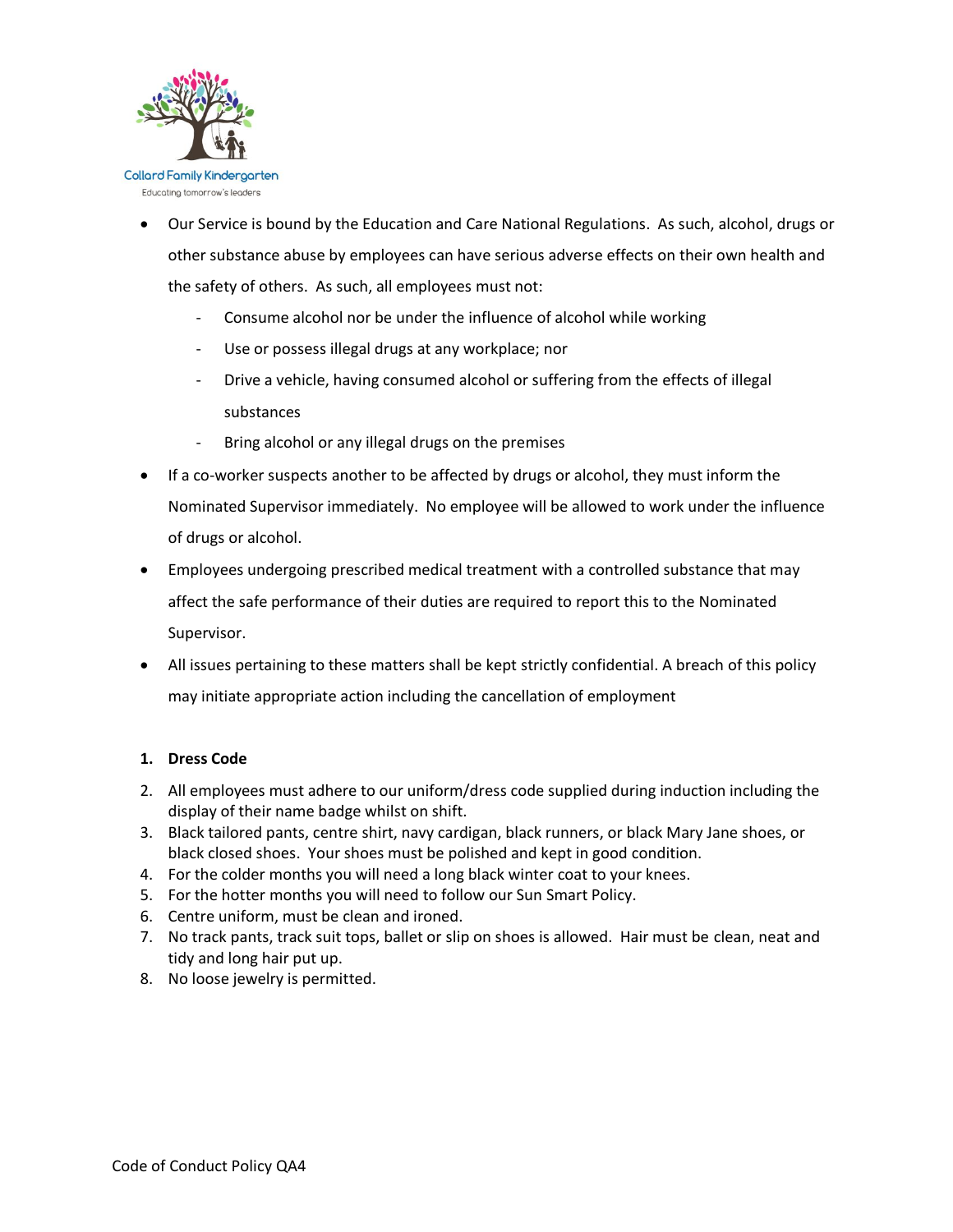

## **12. Personal Hygiene**

All employees are to adhere to the following standards:

- Shoes are enclosed with flat soles for safety
- $\bullet$  Jewellery one (1) earring per ear (small studs).
- Long hair is to be clean and neatly tied back. Ensure hair does not hang in your eyes
- Makeup is to be light and natural
- Fingernails are to be clean and well groomed
- Nail polish cannot be bright or chipped
- Good oral hygiene and grooming is essential

### **13. Personal Phone Calls/Mobile Phones**

- Employees are not authorised to use the Service's phones for personal reasons unless in the case of an emergency.
- No personal mobile phones are to be used or carried during working hours. No personal mail or deliveries should be directed to the Service
- Educators and staff are not to contact families or children of the Service for personal reasons

### **14. Service Email & Use of Computers and Photo copier**

- Email is to be used only for company usage, not for private communications.
- Passwords and access privileges are treated as strictly confidential to the Educator issued with that access or persons delegated to know and use that access in the normal course of operation. It is the responsibility of the authorised user to take fair and reasonable steps to ensure the passwords and other forms of access are held safe.
- Computer is to be used only to perform your duties in line with your position description
- Photo copier is used only to extend children's learning. Thought must be given to sustainable practices, such as recycling of paper and other materials.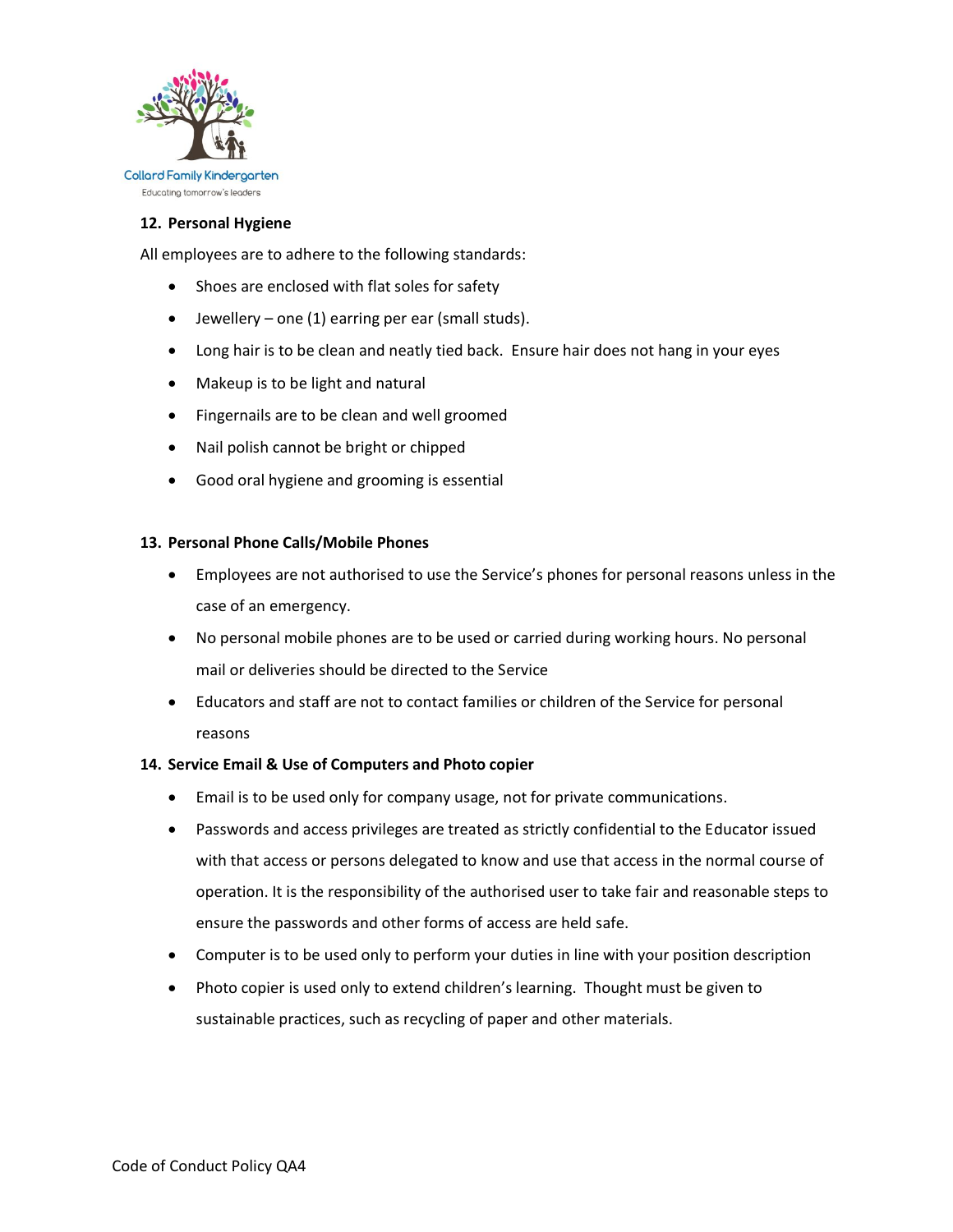

## **Dismissal**

All staff members are made fully aware that the following breaches of the Code of Conduct and role

responsibilities may lead to termination of employment:

- Lack of establishing and maintaining cooperative working relationships with staff to ensure alignment with the Collard family Kindergarten values at all times.
- Talking negatively about a staff member to another staff member
- Talking negatively about the service
- Reporting to work under the influence of alcohol or drugs
- Refusal to complete required additional training
- Possessing or selling drugs at the Service
- Immoral, immature or indecent conduct while at the Service
- Inappropriate use of company equipment
- Refusing to work as directed
- Possessing a dangerous weapon while at the Service
- Bringing disrepute to the Service, spreading false or misleading gossip
- Bringing disrepute to the relationship between a family and the Service
- Disclosure of confidential information (At no time is it ok to talk about a child's development in front of that child or other parents or children
- Falsifying documentation
- Associating with families
- Taking, abusing or destroying company property
- Interfering with work schedules, falsification of reports, documents or wages information
- Failure to report for work
- Walking off the job
- Failure to follow policies and procedures
- Sharing confidential policies, procedures and information about the service to an outside person or service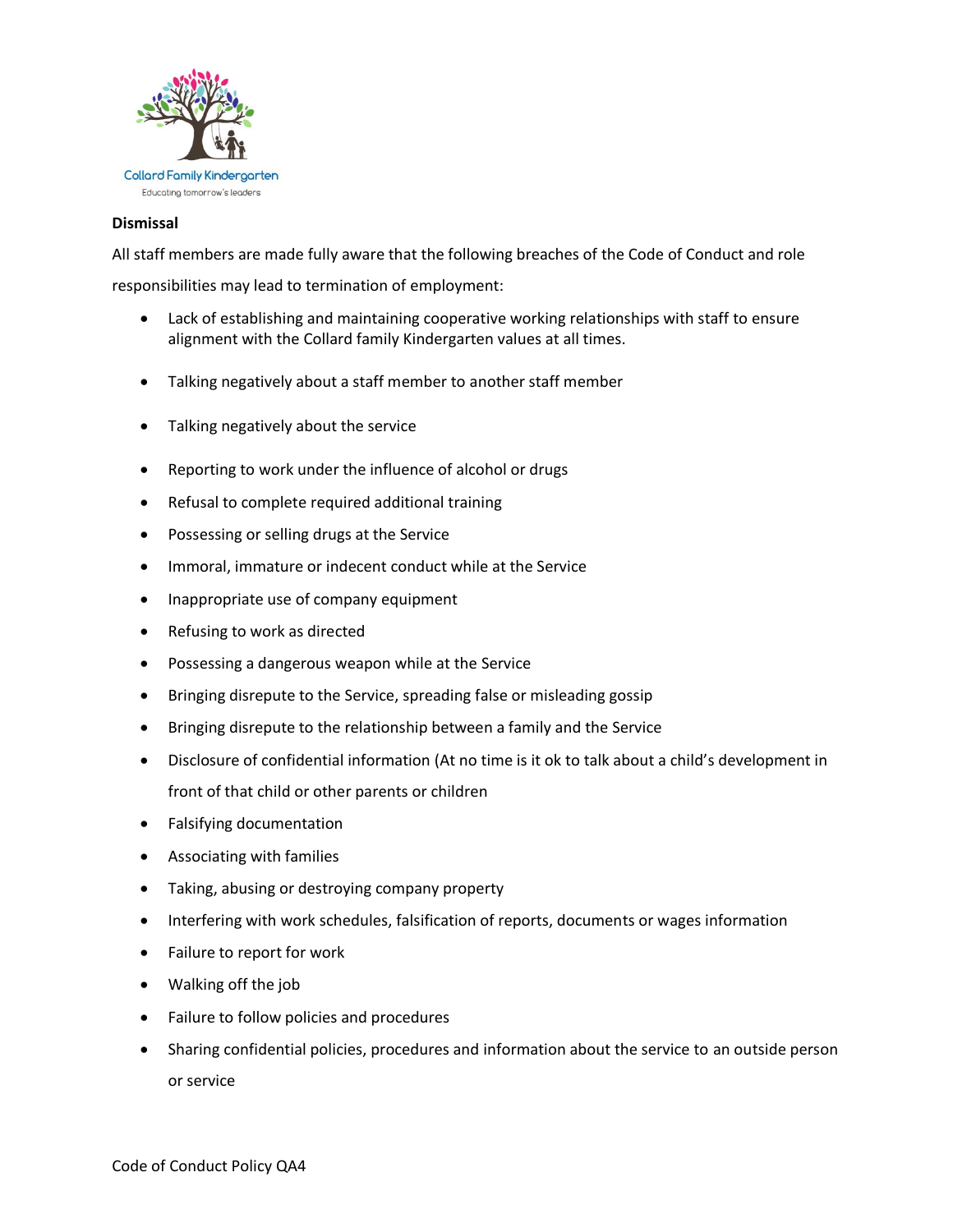

- Accessing inappropriate material of a sexual nature on the service computer
- Sharing photos of children enrolled at our service
- Vulgarity, disrespectful conduct to families, management or colleagues
- Making or publishing false, vicious or malicious statements about any client, employee, supervisor, the company or its services
- Failure to hand in lost property is regarded, as stealing and dismissal will follow. Lost property is to be handed to the Nominated Supervisor.

# **Disciplinary Action**

All staff members are made fully aware that continued abuse of the following might result in disciplinary action. These include, but are not limited to the following:

- Unauthorised absence
- Having personal visitors whilst on shift
- Continued personal phone calls
- Unauthorised solicitation or distribution of money or materials
- Poor work standard
- Carelessness
- Low level of enthusiasm
- Lack of personal cleanliness
- Failure to report health, fire or safety hazards
- Repeated tardiness
- Inappropriate use of the internet
- Sharing confidential policies and procedures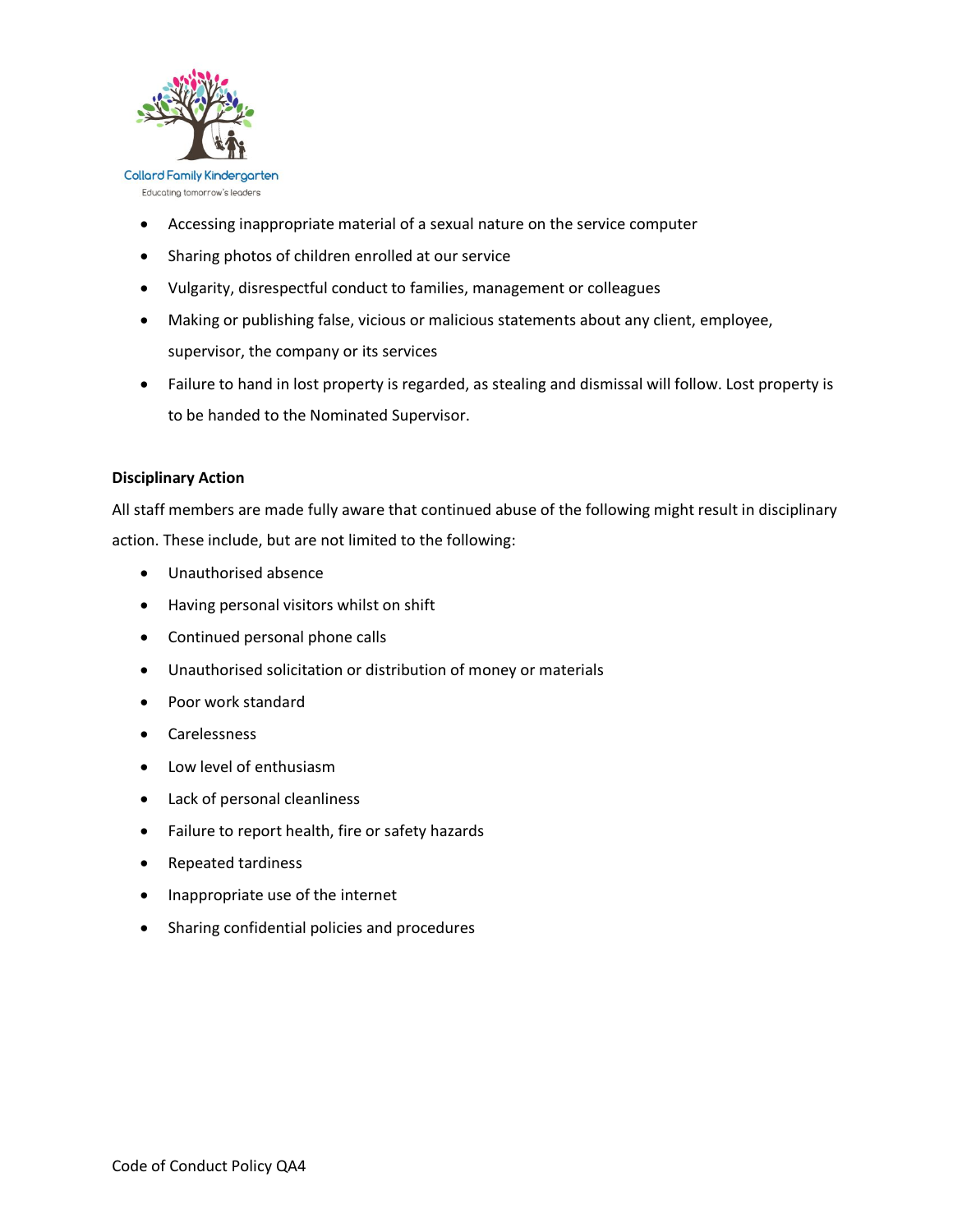

# **Code of Conduct Agreement**

**I have read and understood the Services Code of Conduct, and agree to abide by the provisions set out in the Code of Conduct at all times. Failure to do so may lead to disciplinary action or dismal.** 

| Name:            |
|------------------|
|                  |
| Signature:       |
| <b>Position:</b> |
| Date:            |

| Victoria (VIC)                                        |  |
|-------------------------------------------------------|--|
| For working with check information, refer to website: |  |
| http://www.workingwithchildren.vic.gov.au/home/       |  |

### **Source**

- Australian Children's Education & Care Quality Authority.
- Guide to the Education and Care Services National Law and the Education and Care Services National Regulations
- ECA Code of Ethics.
- Guide to the National Quality Standard.
- Anti-Discrimination Act
- Fair Work Act
- Industrial Relations Act